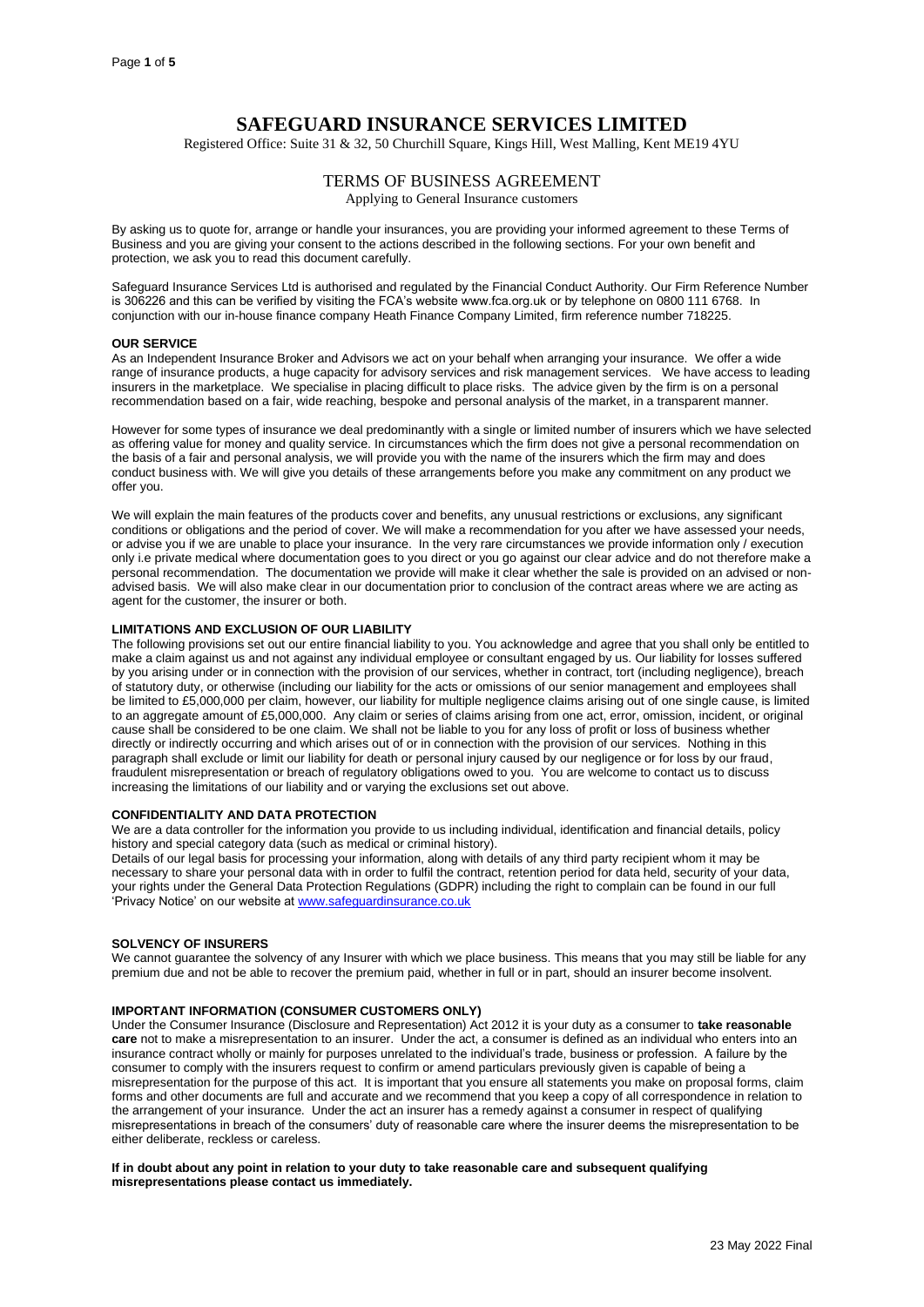# **THE DUTY OF FAIR PRESENTATION (NON CONSUMER CUSTOMERS ONLY)**

It is your responsibility to provide a fair presentation of the insurance risk based on you conducting a reasonable search for information. This could require you to obtain information from senior managers within your organisation or other parties to which the insurance relates or who carry out outsource functions for your business. You must disclose every material circumstance which you know or ought to know, or failing that, disclose sufficient information to put your insurer on notice that it needs to make further enquiries. You must ensure that any information you provide is correct to the best of your knowledge and representations that you make in expectation or belief must be made in good faith. If you fail to make a fair presentation of the risk this may result in additional terms or warranties being applied from inception of the policy or any claim payment being proportionately reduced. In some cases this could result in your policy being declared void by an insurer and your premiums returned. Any deliberate or reckless breach of the duty of fair presentation could result in your policy being declared void by an insurer with no refund of premium

# **If in doubt about any point in relation to material circumstances and reasonable search please contact us immediately**

#### **FINANCIAL CRIME**

Please be aware that current UK money laundering regulations require us to obtain adequate 'Know Your Client' information about you. We are also required to cross check you against The Office of Financial Sanctions Implementation (OFSI) HM Treasury consolidated list of Financial Sanctions Targets in the UK as part of the information gathering process. Part of our information gathering may include other searches to complete our due diligence, which may be bespoke to Safeguard Insurance. We are obliged to report to the National Crime Agency and/or Serious Fraud Office any evidence or suspicion of financial crime at the first opportunity and we are prohibited from disclosing any such report.

We will not permit our employees or other persons engaged by them to be either influenced or influence others in respect of undue payments or privileges from or to insurers or clients.

#### **CONSUMER CREDIT**

We are authorised and regulated by the Financial Conduct Authority in respect of Consumer Credit.

# **FINANCIAL SERVICES COMPENSATION SCHEME (FSCS)**

If we are unable to meet our financial obligations you may be eligible to receive compensation from the Financial Services Compensation Scheme. Further information about compensation scheme arrangements is available from the Financial Services Compensation Scheme. [\(www.fscs.org.uk\)](http://www.fscs.org.uk/).

#### **COMPLAINTS**

It is our intention to provide you with a high level of customer service at all times. Should we not meet your expectations, please contact Mr Stewart Johns at the address above or by telephone on 01322 337700 or by email at sj@safeguardinsurance.co.uk. We will acknowledge your complaint in writing, within 5 business days of receipt, advising you of who is dealing with it, and when you may receive a response. We will provide you with a full written response to your complaint within 20 business days of receiving it. If the written response cannot be given to you within 20 business days, we will inform you in writing of the reasons why and when you can expect to receive our final response. Should you not be satisfied with our final response, you may be entitled to refer the matter to the Financial Ombudsman Service (FOS), Exchange Tower, Harbour Exchange Square, London, E14 9SR. 0800 023 4567 More information is available on request or on their websit[e www.financial-ombudsman.org.uk](http://www.financial-ombudsman.org.uk/)

# **FEES, CHARGES, COSTS AND REMUNERATION**

In addition to the amount charged by insurers we also make charges to cover the administration of your insurance.

Safeguard Insurance seeks to offer the best possible cover to clients at the most competitive prices. We will reserve the right to charge for the work involved in setting up, renewing or processing any adjustments for your policy.

|                                 | For Consumer Customers only, the following fee structure applies to all new business, renewals and mid-term adjustments: |
|---------------------------------|--------------------------------------------------------------------------------------------------------------------------|
| Premiums up to £300             | to the maximum of £100.00                                                                                                |
| Premiums between £301 to £1,000 | to the maximum of £200.00                                                                                                |
| Premiums over £1.000            | to the maximum of £300.00                                                                                                |

For Commercial Customers only, our fees are fairly charged according to the work we undertake on your behalf. These will always be clearly disclosed to you in our new business / renewal reports. We charge a standard £100.00 admin fee per policy line.

Our admin fee covers the cost of regulation to keep our customers. We have costs imposed by regulators e.g. our own PI, file audits, regulatory fees, compliance support etc. This cost is divided by the number of policies we hold. This way, all our customers are treated fairly and in the same way.

In some circumstances, we would charge a professional fee. Our professional fee is fairly charged and reflective of the work we undertake on your behalf. This would be disclosed to you transparently prior to cover taking place on our documentation e.g. new business report, renewal report and/or invoice.

In rare circumstances, we would charge a professional fee in lieu of the commission received by insurers. So this is clear, this is not our preferred/current method of trading.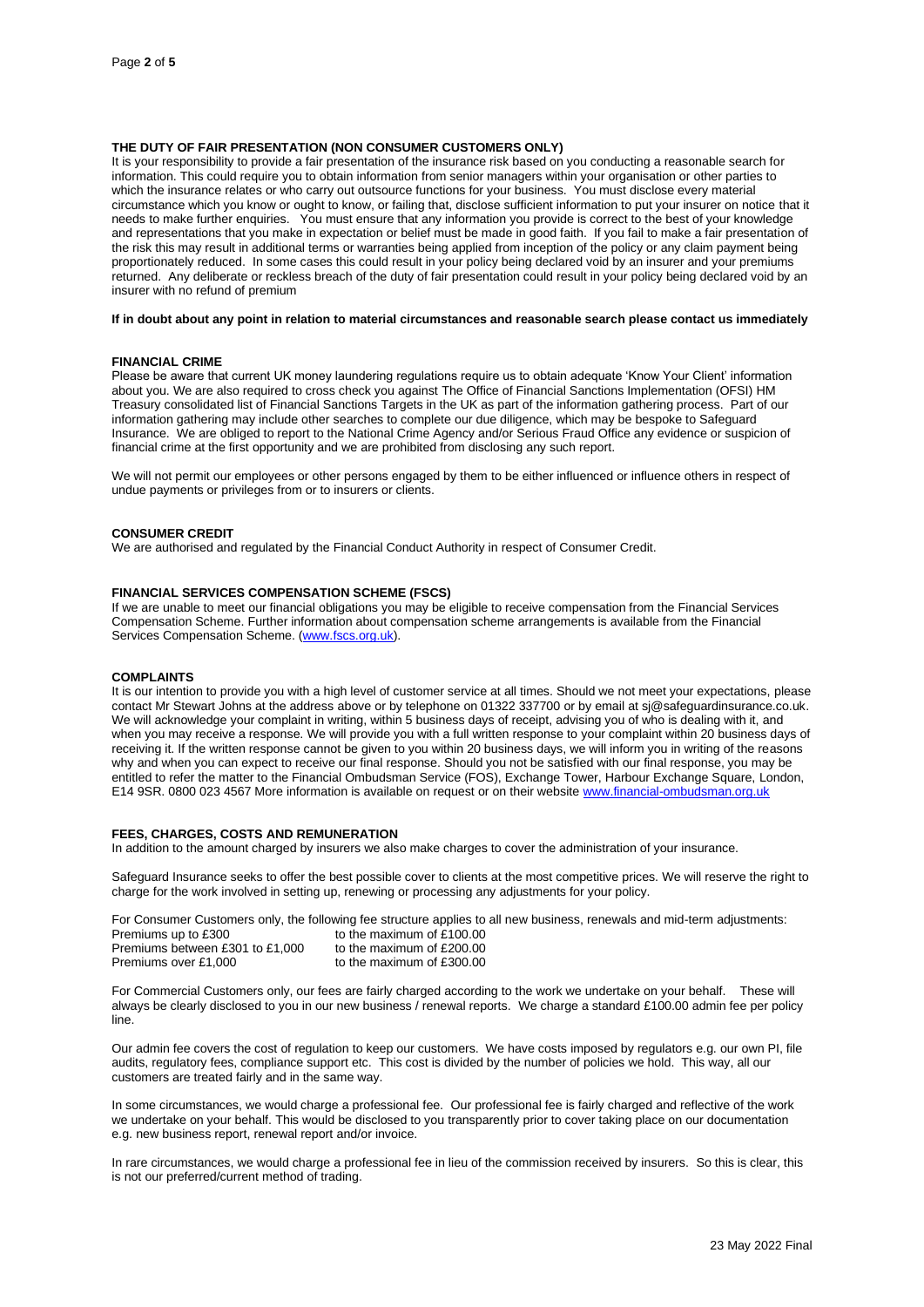| For both consumer and commercial customers, the following charges apply: |                                                                                                                                                                                                                                                    |  |
|--------------------------------------------------------------------------|----------------------------------------------------------------------------------------------------------------------------------------------------------------------------------------------------------------------------------------------------|--|
| Mid Term Cancellations:                                                  | £75.00 - additionally we will make a deduction to the value of 100% of the annual<br>earned commission from the annual premium paid/payable.                                                                                                       |  |
| Bounced Cheque/Refer to Draw:                                            | £35.00 per cheque. Our charges are non-refundable & will apply in addition to any<br>charge your insurer/wholesaler makes. In the unfortunate event of a claim, any<br>outstanding balance of premium on your account becomes payable immediately. |  |

Our admin fees, charges and professional fees are non-refundable & will apply in addition to any charge your insurer/wholesaler makes.

In the unfortunate event of a claim, any outstanding balance of premium on your account becomes payable immediately. For certain commercial insurance policies, insurers will only provide cover where the premium is due in full on inception of the policy. This means that no refund will be paid if the policy is cancelled before renewal. We will advise you if this affects you. Where appropriate, fees may be agreed in advance for Commercial Clients.

Where we arrange low or non-commission paying products, we will charge an arrangement fee not exceeding 100% of the premium, and will advise you of the actual amount at the time of quotation or renewal.

We reserve the right to increase our charges in very special circumstances, where the work we do for you is different to that which we had anticipated (to reflect the additional complexity of a matter or where action must be taken extremely promptly). We will notify you of and discuss with you any intention to increase our charges before making the increase. If in our opinion any material facts come to light disclosed by yourself or by any third party information received by ourselves that would have a bearing on your policy or if we continue to negotiating on your behalf, after instructions to proceed have been received, a revised new business / renewal report would be issued before the inception of cover.

We are normally remunerated for arranging the insurance in the form of commission or brokerage paid to us by the Insurers underwriting the insurance, unless the arrangement which we had with you is that our services will be provided for an agreed fee. We are happy to disclose our remuneration, please contact us should you wish to be aware of our commission.

Where a policy is cancelled before renewal, insurers charge to cover their costs, with the balance refunded to you, subject to no claim having been made. Full details will be available in your policy. In the event of an adjustment giving rise to a return of premium the amount may be refunded or held to credit.

Your attention is specifically drawn to the following: Where you cancel your policy after the expiry of the cooling off period or where you request a mid-term adjustment which results in a refund of premium, we reserve the right to charge you for our time and costs. This will usually result in us reducing the amount refunded to you by the FULL amount of the commission and fees we would have received had you not cancelled. The reason for this is that the majority of our costs are incurred either in initially finding and setting up your policy or in the annual renewal process when we might check the ongoing suitability of the cover the policy offers. These costs are recovered through the commission we earn. If you cancel, this does not give us an opportunity to recover the costs we incurred and would often result in us making a loss. However, any charge made will not exceed the cost of the commission and fees we would have earned. For certain commercial insurance policies, insurers will only provide cover where the premium is due in full on inception of the policy. This means that no refund will be paid if the policy is cancelled before renewal. We will advise you if this affects you. In view of the costs involved in making changes to your policy, we will not issue refunds of less than £50.00. Bank details may be retained for the purposes of refunds and claims payments that may be made by BACS. We may ask you to confirm in writing your BACs details to help prevent fraud which may delay the refund back to you. All outstanding fees, charges and costs will be deducted from any return premiums issued by your insurer, to you, and/or any premium finance provider.

#### **QUOTATIONS**

Unless otherwise agreed, any quotation given will normally remain valid for a period of 30 days from the date it is provided to you. We reserve the right to withdraw or amend a quotation in certain circumstances, for example, where the insurer has altered their premium/terms for the insurance since the quotation was given, where there has been a change in the original risk information/material circumstances disclosed or if a claim/incident has occurred since the terms were offered.

#### **RENEWALS**

You will be provided with renewal terms in good time before expiry of the policy, or notified that renewal is not being invited. Unless you advise otherwise, renewals are invited on the basis that there have been no changes in the risk or cover required, other than those specifically notified to us or your insurers (see 'Important Information' and 'The Duty of Fair Presentation' sections).

It is very important that you check the information provided at renewal to confirm it remains accurate and complete. If any of the information is incorrect or if your circumstances have changed, you should contact us immediately so we can update your details.

#### **MID-TERM TRANSFERRED OR RENEWAL TRANSFERRED BUSINESS**

When we are appointed to service insurance policies other than at their inception or renewal and which were originally arranged via another party, we shall not be liable during the current insurance period for any loss arising from any errors or omissions or gaps in your insurance cover or advice not supplied by us.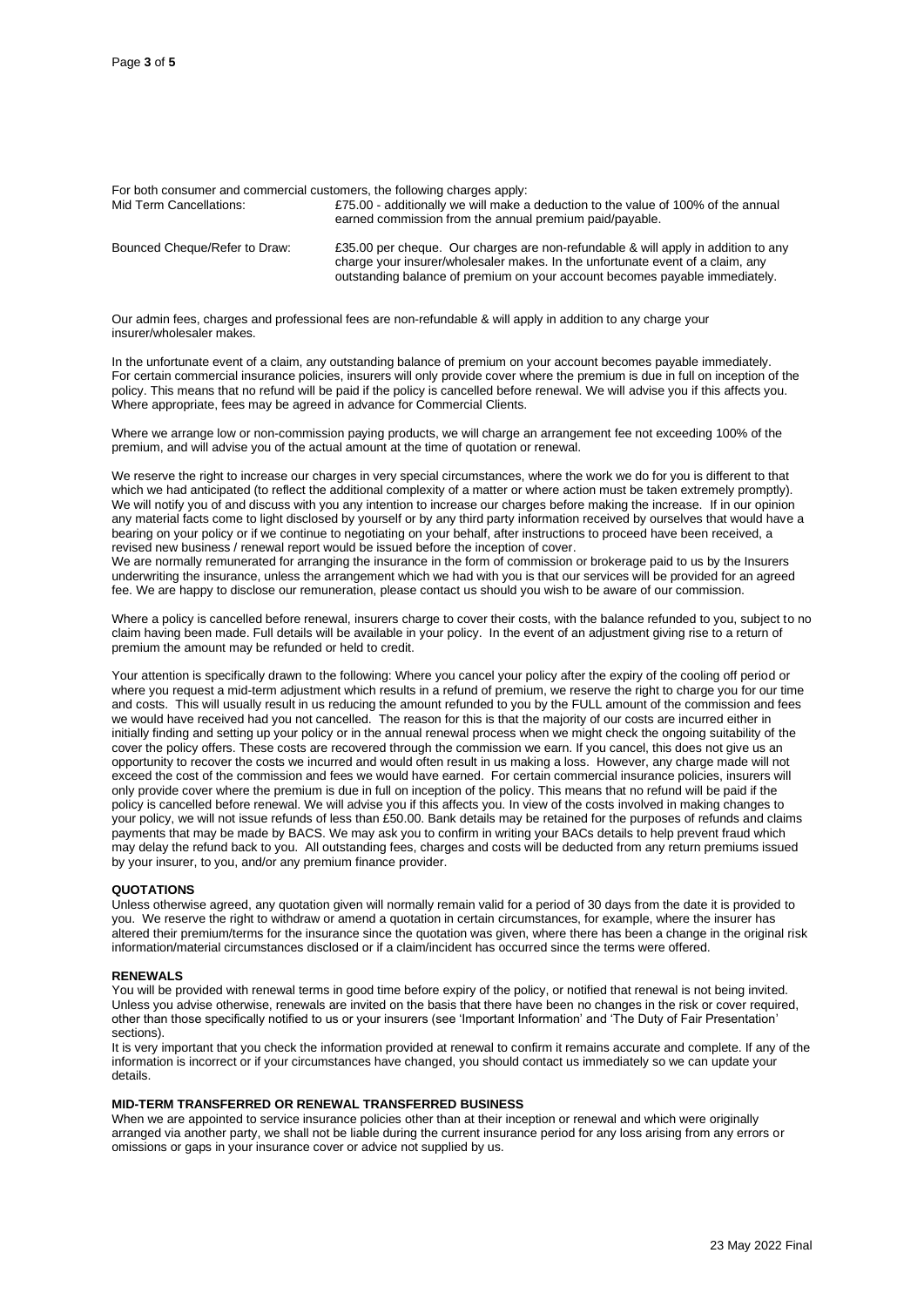Should you have any concerns in respect of a policy, which has been transferred to us, or if you require an immediate review of your insurance arrangements, you must notify us immediately in writing. We reserve the right to charge an appropriate professional fee if the work involved is outside of the usual remit. This fee would be advised to you as soon as possible.

#### **NOTIFICATION OF INCIDENTS/CLAIMS**

It is essential to notify us immediately of all incidents that may result in a claim against your insurance policy. You must do so whether you believe you are liable or not. Any letter or claim received by you must be passed to us immediately, without acknowledgement. Only by providing prompt notification of incidents can your insurance company take steps to protect your interests. Your policy summary and/or policy document will provide you with details on who to contact to make a claim. Claims payment will be made in favour of you. If you require a payment to be made to a third party then you must confirm the required payee name and details and provide a brief explanation for your request. Please contact us for guidance on claiming under your policy.

# **CANCELLATION**

Your policy document will detail your rights to cancel your insurance once you have taken it out. Depending on the type of policy you have purchased, you may be entitled to cancel within 14 or 30 days of either conclusion of the contract or receiving your policy documentation, whichever occurs later. This is often referred to as a cooling off period. Where you cancel a policy before renewal you will be responsible for paying a charge to meet the cost of cover provided and administration expenses. Please see the 'Fees, Charges, Costs and Remuneration' section. To enable your insurer to process the cancellation, you will need to return certificates and any official documents to our office within 30 days of your notice to cancel.

#### **TERMINATION OF OUR AUTHORITY TO ACT ON YOUR BEHALF**

You or we may terminate our authority to act on your behalf by providing at least 14 days' notice in writing (or such other period we agree). Termination is without prejudice to any transactions already initiated by you, which will be completed according to these terms of business unless we agree otherwise in writing.

You will remain liable to pay for any transactions or adjustments effective prior to termination and we shall be entitled to retain any and all commission and/or fees payable in relation to insurance cover placed by us prior to the date of written termination.

# **PAYMENT BY FINANCE COMPANIES**

If you choose to pay for your insurance premium using a finance provider, your details will be passed onto them. We use a number of finance providers including an associated company. This company has a less than average interest rate and lower default charges. Administration is done in house and so we are able to provide a quicker and easier service if human error takes places. We will provide you with a breakdown of the costs of your monthly instalments and subsequently a document outlining key features of their credit agreement with you including any fees they apply and the cost of default charges. It is important that you take time to read this document and must contact us if you do not receive this. If you have any queries or questions, either about the service provided by the finance provider or their terms and conditions you should in the first instance contact them. Where your policy is paid via the finance provider and you choose to renew your cover, we will again continue to pass your details to them. If any direct debit or other payment due in respect of any credit agreement you enter into to pay insurance premiums is not met when presented for payment or if you end the credit agreement we will be informed of such events by the finance provider. In certain circumstances we may be contractually obliged by the finance provider to notify your insurer to cancel the policy. Where we are not contractually obliged to do so by the finance provider, if you do not make other arrangements with us to pay the insurance premiums you acknowledge and agree that we may, at any time after being informed of non-payment under the credit agreement, instruct on your behalf the relevant insurer to cancel the insurance and to collect any refund of premiums which may be made by the insurer and use this refund to offset the amount levied by the finance provider on the firm. If this amount is not sufficient to cover all our costs we reserve the right to pursue any additional debt owed to the firm through a due legal process. We will make a deduction to the value of 100% of the annual earned commission from the annual premium paid/payable, in line with our wording in the section above named FEES, CHARGES**,**  COSTS AND REMUNERATION. You will be responsible for paying any time on risk charge and putting in place any alternative insurance and/or payment arrangements you need. Upon receiving your strict acceptance to pay for insurance premiums through the finance provider, we will instruct them to proceed with your application for credit. This process will involve the provider searching public information that a credit reference agency holds about you and any previous payment history you have with that provider. The credit reference agency will add details of your search and your application to their record about you whether or not your application is successful. Please read carefully the pre-contractual explanations and the information regarding the cost of credit (including any representative examples). Together they provide important information in relation to the credit facility available from the finance provider. To use the finance provider's facility you must be resident in the UK, aged 18 years or over and hold a bank or building society current account which can support direct debit payments. Credit is available subject to status.

# **COMMERCIAL DECLARATION**

The following Declaration is to be signed by you and returned to us after the issue of the policy documentation but if not so signed the same is binding on you.

"I confirm that I have received the full policy documents and schedule. The policy and schedule are free from any errors or omissions and the terms and conditions have been understood and accepted by myself. I understand that in the event of inaccuracies, false statements or failure to disclose facts material to the insurance, claims may not be paid or the policy voided. I confirm I have read and understood Safeguard's Terms of Business".

#### **HANDLING CLIENT MONEY**

All customer monies, whether under a risk transfer agreement with the insurance company or not, are held by us in a Non-Statutory Trust client bank account pending payment. The establishment of the Non-Statutory Trust account follows FCA rules introduced to protect money held by authorised intermediaries. However, you should be aware that, under the Non-Statutory Trust account rules, we are permitted to use such monies temporarily held to advance credit to clients generally. Your